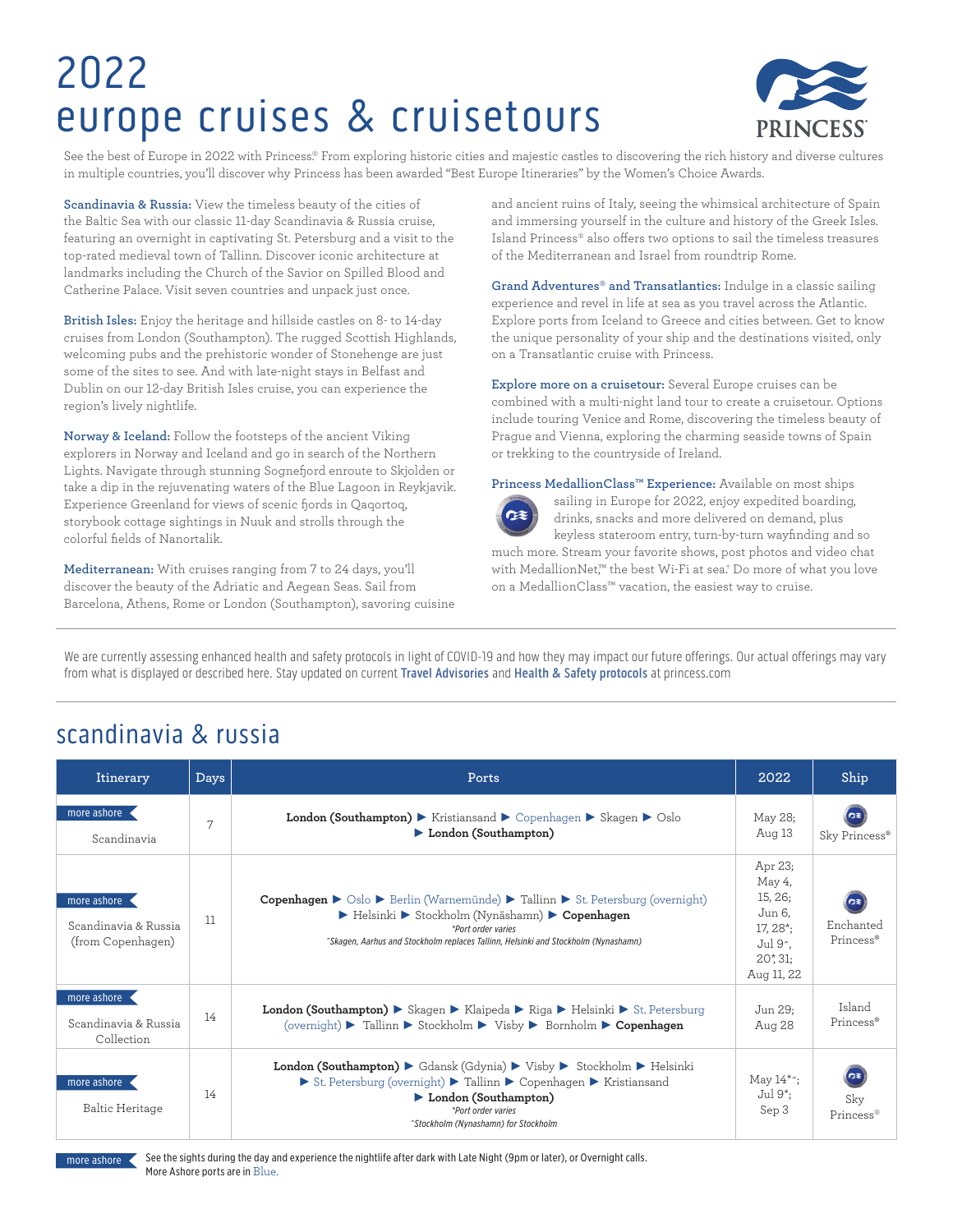#### scandinavia & russia (continued)

| Itinerary                                                   | $_{\text{Days}}$ | Ports                                                                                                                                                                                                                                                                                                                                                                                                                                                                                                    | 2022              | Ship                |
|-------------------------------------------------------------|------------------|----------------------------------------------------------------------------------------------------------------------------------------------------------------------------------------------------------------------------------------------------------------------------------------------------------------------------------------------------------------------------------------------------------------------------------------------------------------------------------------------------------|-------------------|---------------------|
| more ashore<br>Scandinavia, Russia<br>and Iceland Adventure | 30               | <b>London (Southampton)</b> Skagen Klaipeda Riga Helsinki St. Petersburg<br>(overnight) ► Tallinn ► Stockholm ► Visby ► Bornholm ► Copenhagen ► Fredericia<br>Experience $\triangleright$ Haugesund $\triangleright$ Ålesund $\triangleright$ Shetland Islands (Lerwick) $\triangleright$ Seydisfiordur<br>▶ Akureyri ▶ Grundarfjordur ▶ Reykjavik ▶ Inverness/Loch Ness (Invergordon)<br>$\triangleright$ Newcastle $\triangleright$ London (Southampton)<br>*Skagen replaces Gdansk, port order varies | Jun 29:<br>Aug 28 | Island<br>Princess® |

#### british isles

| Itinerary                                                                                | <b>Days</b> | Ports                                                                                                                                                                                                                                                                                                                                  |                                                                             | Ship                           |
|------------------------------------------------------------------------------------------|-------------|----------------------------------------------------------------------------------------------------------------------------------------------------------------------------------------------------------------------------------------------------------------------------------------------------------------------------------------|-----------------------------------------------------------------------------|--------------------------------|
| Ireland & Scotland                                                                       | 8           | <b>London (Southampton)</b> $\triangleright$ Portland (for Stonehenge) $\triangleright$ Guernsey (St. Peter Port)<br>► Cork (Cobh - for Blarney Castle) ► Dublin ► Holyhead ► Glasgow (Greenock)<br>London (Southampton)                                                                                                               | May 1                                                                       | $\alpha$<br>Crown<br>Princess® |
| more ashore<br>British Isles<br>(with Liverpool)                                         | 10          | <b>London (Southampton)</b> $\blacktriangleright$ Portland (for Stonehenge) $\blacktriangleright$ Guernsey (St. Peter Port) $\blacktriangleright$ Dublin<br>▶ Belfast ▶ Glasgow (Greenock) ▶ Liverpool ▶ Holyhead ▶ London (Southampton)                                                                                               |                                                                             | ′ങ<br>Crown<br>Princess®       |
| more ashore<br>Oktoberfest European<br>Capitals                                          | 10          | <b>London (Southampton)</b> $\blacktriangleright$ Hamburg (for Berlin) $\blacktriangleright$ Gothenburg $\blacktriangleright$ Copenhagen<br>▶ Oslo ▶ Rotterdam ▶ Brussels/Bruges (Zeebrugge) ▶ London (Southampton)                                                                                                                    | Sep 27                                                                      | Island<br>Princess®            |
| more ashore <<br>British Isles<br>(with Liverpool)                                       | 12          | London (Southampton) Guernsey (St. Peter Port) Cork (Cobh - for Blarney Castle)<br>▶ Dublin ▶ Belfast ▶ Liverpool ▶ Glasgow (Greenock) ▶ Inverness/Loch Ness<br>(Invergordon) ► Edinburgh (South Queensferry) ► Paris/Normandy (Le Havre)<br>London (Southampton)<br>* Orkney Islands (Kirkwall) for Inverness/Loch Ness (Invergordon) | May 21;<br>June 2*, 26*;<br>Jul 20 <sup>*</sup> ;<br>Aug 25;<br>Sept 18, 30 | $\sigma$<br>Crown<br>Princess® |
| more ashore <<br>British Isles<br>(with Orkney Islands)                                  | 12          | London (Southampton) Guernsey (St. Peter Port) Cork (Cobh - for Blarney Castle)<br>▶ Dublin ▶ Belfast ▶ Glasgow (Greenock) ▶ Orkney Islands (Kirkwall) ▶ Inverness/Loch<br>Ness (Invergordon) ► Edinburgh (South Queensferry) ► Paris/Normandy (Le Havre)<br>London (Southampton)                                                      |                                                                             | $\alpha$<br>Crown<br>Princess® |
| more ashore $\triangleleft$<br>British Isles<br>(with Portland<br>- for Stonehenge)      | 12.         | London (Southampton) > Portland (for Stonehenge) > Guernsey (St. Peter Port)<br>Cork (Cobh - for Blarney Castle) Dublin Delfast Glasgow (Greenock) Duverness/<br>Loch Ness (Invergordon) ► Edinburgh (South Queensferry) ► Paris/Normandy (Le Havre)<br>London (Southampton)                                                           | Jun 14:<br>Jul 8;<br>Sep 6                                                  | Crown<br>Princess®             |
| more ashore $\leftarrow$<br>Scottish Highlands,<br>Irish Counties and<br>British Islands | 14          | London (Southampton) Guernsey (St. Peter Port) Cork (Cobh - for Blarney Castle)<br>▶ Holyhead ▶ Belfast ▶ Glasgow (Greenock) ▶ Shetland Islands (Lerwick) ▶ Orkney<br>Islands (Kirkwall) ▶ Inverness/Loch Ness (Invergordon) ▶ Edinburgh (South Queensferry)<br>Newcastle > Portland (for Stonehenge) > London (Southampton)           |                                                                             | Island<br>Princess®            |

#### norway & iceland

| Itinerary                                        | <b>Days</b>    | Ports                                                                                                                                                                                                                         | 2022             | Ship                                         |
|--------------------------------------------------|----------------|-------------------------------------------------------------------------------------------------------------------------------------------------------------------------------------------------------------------------------|------------------|----------------------------------------------|
| Norwegian Fjords                                 | $\overline{7}$ | <b>London (Southampton)</b> $\triangleright$ Bergen $\triangleright$ Skjolden/Sognefjord $\triangleright$ Olden/Nordfjord<br>Stavanger > London (Southampton)                                                                 | Apr 23;<br>Jun 4 | $\left( \alpha z\right)$<br>Sky<br>Princess® |
| Iceland & Norway                                 | 14             | <b>London (Southampton)</b> Skjolden/Sognefjord $\triangleright$ Olden/Nordfjord $\triangleright$ Ålesund<br>▶ Akureyri ▶ Isafjördur ▶ Grundarfjördur ▶ Reykjavik ▶ London (Southampton)                                      | Jun 25           | Œ<br>Sky<br>Princess®                        |
| more ashore<br>Search for the<br>Northern Lights | 14             | London (Southampton) $\triangleright$ Stavanger $\triangleright$ Tromsø $\triangleright$ Alta (overnight)<br>$\triangleright$ Lofoten Islands (Graydal) $\triangleright$ Ålesund $\triangleright$ <b>London (Southampton)</b> | Oct 7            | Island<br>Princess®                          |



See the sights during the day and experience the nightlife after dark with Late Night (9pm or later), or Overnight calls. more ashore See the sights during the day are<br>More Ashore ports are in Blue.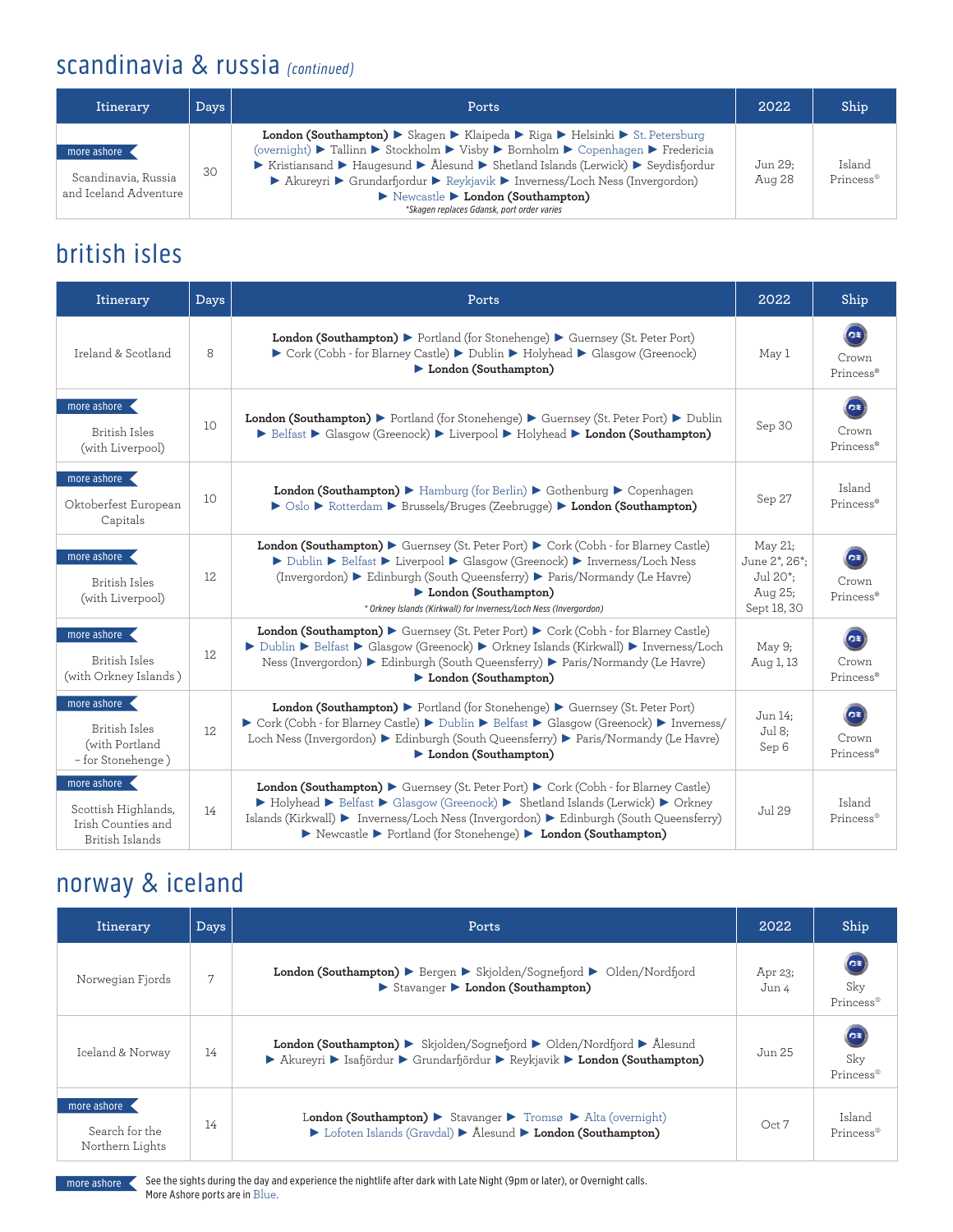# norway & iceland (continued)

| Itinerary                                                    | <b>Days</b> | Ports                                                                                                                                                                                                                                                                  |                   | Ship                    |
|--------------------------------------------------------------|-------------|------------------------------------------------------------------------------------------------------------------------------------------------------------------------------------------------------------------------------------------------------------------------|-------------------|-------------------------|
| more ashore<br>Land of the<br>Midnight Sun                   | 14          | <b>London (Southampton)</b> • Haugesund • Skjolden/Sognefjord • Olden/Nordfjord<br>▶ Trondheim ▶ Honningsvåg (for North Cape) ▶ Tromsø ▶ Lofoten Islands (Gravdal)<br>▶ Ålesund ▶ Bergen ▶ London (Southampton)                                                        | Jun 11:<br>Aug 20 | (৫≋<br>Sky<br>Princess® |
| more ashore<br>Icelandic & Norwegian<br>Fjords               | 16          | Copenhagen ▶ Fredericia ▶ Kristiansand ▶ Haugesund ▶ Alesund ▶ Shetland Islands<br>(Lerwick) ▶ Seydisfjördur ▶ Akureyri ▶ Grundarfjördur ▶ Reykjavik ▶ Inverness/Loch Ness<br>(Invergordon) $\blacktriangleright$ Newcastle $\blacktriangleright$ London (Southampton) |                   | Island<br>Princess®     |
| more ashore<br>Land of the Midnight<br>Sun & Summer Solstice | 16          | <b>London (Southampton)</b> • Haugesund • Olden/Nordfjord • Tromsø • Honningsvåg<br>(for North Cape) Congyearbyen (Spitsbergen) Crondheim CAndalsnes Cskjolden/<br>Sognefiord London (Southampton)                                                                     |                   | Island<br>Princess®     |
| Iceland & Greenland                                          | 16          | <b>London (Southampton)</b> $\triangleright$ Cornwall (Falmouth) $\triangleright$ Cork (Cobh - for Blarney Castle)<br>▶ Akureyri ▶ Isafjordur ▶ Reykjavik ▶ Qagortog ▶ Nanortalik<br>London (Southampton)                                                              | Aug 12            | Island<br>Princess®     |

#### mediterranean

| Itinerary                                 | <b>Days</b> | Ports                                                                                                                                                                                                     | 2022                                                                           | Ship                     |
|-------------------------------------------|-------------|-----------------------------------------------------------------------------------------------------------------------------------------------------------------------------------------------------------|--------------------------------------------------------------------------------|--------------------------|
| more ashore <<br>Western<br>Mediterranean | 7           | Barcelona ▶ Gibraltar ▶ Marseille (For Provence) ▶ Genoa (For Milan) ▶ Florence/Pisa<br>(Livorno) > Rome (Civitavecchia)                                                                                  | Mar 26;<br>Apr 30;<br>May 21:<br>Jun 11;<br>Jul 2, 23;<br>Aug 13:<br>Sep 3, 24 | Regal<br>Princess®       |
| Mediterranean &<br>Adriatic               | 7           | Athens (Piraeus) ► Santorini ► Kotor ► Sicily (Messina - For Mt. Etna & Taormina)<br>Naples (For Capri & Pompeii) Barcelona                                                                               | Apr 9;<br>May 14;<br>June 4, 25;<br>Jul 16;<br>Aug 6, 27;<br>Sep 17;<br>Oct 8  | Regal<br>Princess®       |
| more ashore<br>Mediterranean<br>& Aegean  | 7           | Rome (Civitavecchia) > Naples (for Capri & Pompeii) > Crete (Heraklion)<br>Extendasi (for Ephesus) Estanbul Extends: Extends (Piraeus)                                                                    | Apr 2;<br>May 7, 28;<br>Jun 18:<br>Jul 9, 30;<br>Aug 20;<br>Sep 10;<br>Oct 1   | n≆<br>Regal<br>Princess® |
| Spain & France                            | 7           | London (Southampton) Cuernsey (St. Peter Port) La Rochelle (for Cognac) Elibao<br>La Coruna (for Santiago de Compostela) London (Southampton)<br>* Port order varies                                      | Jul 23*;<br>Sep 17                                                             | ര≋<br>Skv<br>Princess®   |
| European Explorer                         | 10          | London (Southampton) > La Coruna (for Santiago de Compostela) > Gibraltar<br>Cartegena > Mallorca (Palma) > Sicily (Palermo) > Naples (for Capri & Pompeii)<br>$\blacktriangleright$ Rome (Civitavecchia) | Oct 21                                                                         | Island<br>Princess®      |
| more ashore<br>Canary Islands             | 10          | London (Southampton) > Gran Canaria (Las Palmas) > Santa Cruz De Tenerife<br>▶ Madeira (Funchal) ▶ Vigo (For Santiago De Compostela) ▶ London (Southampton)                                               | Oct 19                                                                         | n≋<br>Sky<br>Princess®   |
| Grand Mediterranean                       | 11          | Rome (Civitavecchia) > Kotor > Athens (Piraeus) > Kusadasi (for Ephesus)<br>▶ Mykonos ▶ Katakolon (for Olympia) ▶ Corsica (Ajaccio) ▶ Toulon/Provence (La Seyne)<br>$\blacktriangleright$ Barcelona       | Oct 26                                                                         | Regal<br>Princess®       |

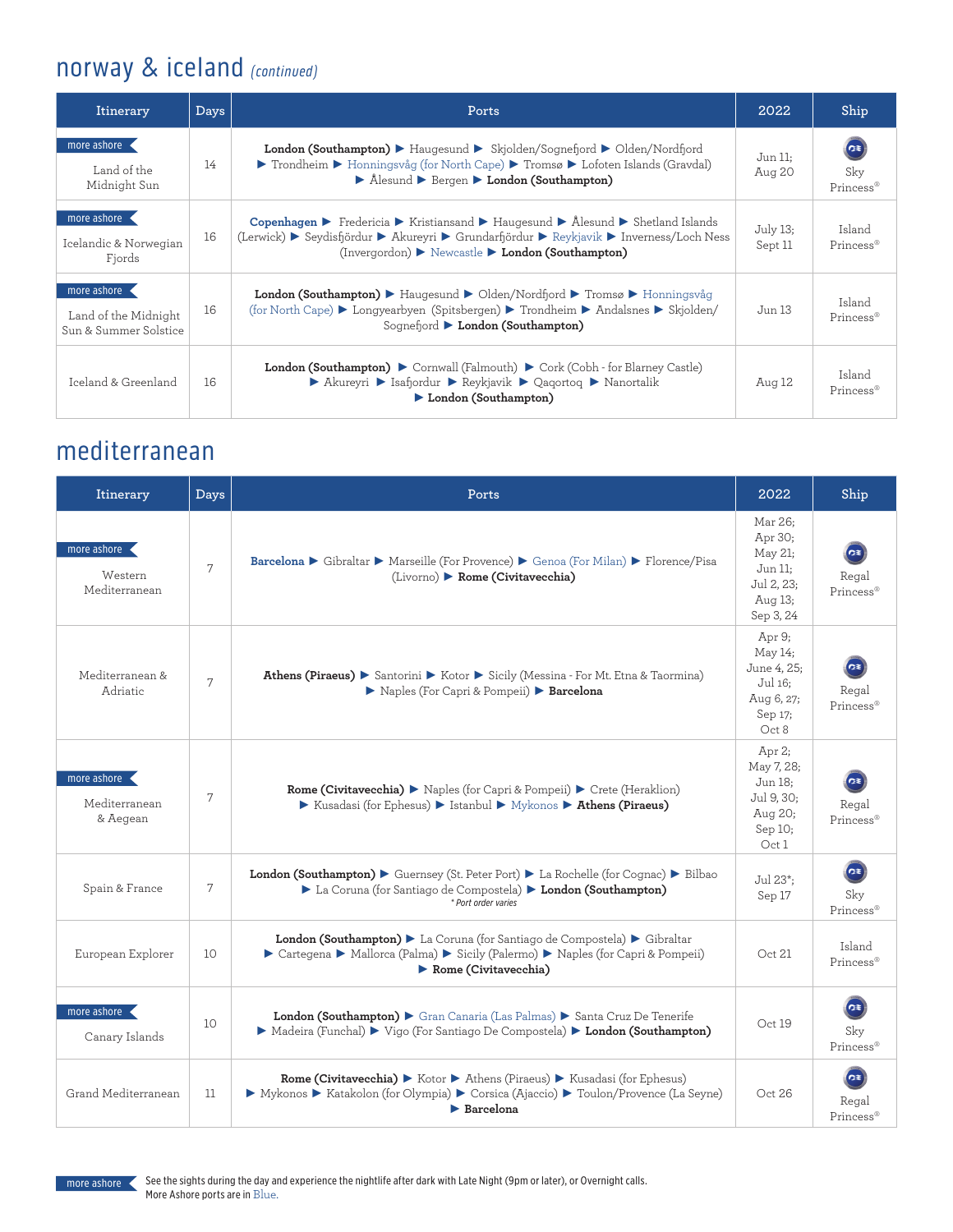### mediterranean (continued)

| Itinerary                                                 | Days | Ports                                                                                                                                                                                                                                                                                                                                                                                                                                               |                                                                                 | Ship                                         |
|-----------------------------------------------------------|------|-----------------------------------------------------------------------------------------------------------------------------------------------------------------------------------------------------------------------------------------------------------------------------------------------------------------------------------------------------------------------------------------------------------------------------------------------------|---------------------------------------------------------------------------------|----------------------------------------------|
| more ashore<br>Grand Western<br>Mediterranean             | 11   | <b>Barcelona ▶</b> Marseille (for Provence ▶ Florence/Pisa (Livorno) ▶ Malta (Valletta)<br>► Kotor ► Corfu ► Sicily (Messina - for Mt. Etna & Taormina) ► Naples (for Capri & Pompeii)<br>$\blacktriangleright$ Rome (Civitavecchia)<br>*Toulon and Dubrovnik replaces Marseille and Malta (Valletta)                                                                                                                                               | Oct 15:<br>Nov $6^*$                                                            | $\sigma$<br>Regal<br>Princess®               |
| more ashore<br>Canary Islands                             | 12   | London (Southampton) > Lisbon > Gran Canaria (Las Palmas) > Santa Cruz De Tenerife<br>▶ Lanzarote (Arrecife) ▶ Madeira (Funchal) ▶ Vigo (For Santiago De Compostela)<br>London (Southampton)                                                                                                                                                                                                                                                        | Mar 28                                                                          | $\sigma$<br>Sky<br>Princess®                 |
| Spain, France &<br>Portugal                               | 14   | <b>London (Southampton)</b> La Rochelle (for Cognac) $\triangleright$ Bilbao $\triangleright$ Lisbon $\triangleright$ Gibraltar<br>Seville (Cadiz) > Malaga > Cartagena > Vigo (for Santiago de Compostela)<br>London (Southampton)                                                                                                                                                                                                                 | Apr 9                                                                           | $\sigma$<br>Sky<br>Princess®                 |
| more ashore<br>Mediterranean & Isarel                     | 14   | Rome (Civitavecchia) > Katakolon (for Olympia) > Athens (Piraeus)<br>Extendasi (for Ephesus) E Jerusalem/Bethlehem (Ashdod) E Galilee/Nazareth (Haifa)<br>▶ Limassol ▶ Rhodes ▶ Mykonos ▶ Sicily (Messina - for Mt. Etna & Taormina)<br>Salerno (for Amalfi Coast, Capri & Pompeii) > Rome (Civitavecchia)                                                                                                                                          | Oct 31:<br>Nov 14                                                               | Island<br>Princess®                          |
| Mediterranean<br>Adventurer                               | 14   | London (Southampton) $\triangleright$ Seville (Cadiz) $\triangleright$ Barcelona $\triangleright$ Marseille (for Provence)<br>▶ Florence/Pisa (Livorno) ▶ Rome (Civitavecchia) ▶ Sardinia (Alghero)<br>$\triangleright$ Gibraltar $\triangleright$ London (Southampton)<br>*Port order varies                                                                                                                                                       | Apr 30;<br>Jul 30*                                                              | $\left( \alpha z\right)$<br>Sky<br>Princess® |
| more ashore<br>Western Mediterranean<br>& Adriatic Medley | 14   | <b>Athens (Piraeus) ►</b> Santorini ► Kotor ► Sicily (Messina - For Mt. Etna & Taormina)<br>▶ Naples (For Capri & Pompeii) ▶ Barcelona ▶ Gibraltar ▶ Marseille (For Provence)<br>▶ Genoa (For Milan) ▶ Florence/Pisa (Livorno) ▶ Rome (Civitavecchia)                                                                                                                                                                                               | May 14;<br>Jun 4, 25;<br>Jul 16;<br>Aug 6, 27;<br>Sep 17                        | ⊙≋<br>Regal<br>Princess®                     |
| more ashore<br>Western Mediterranean<br>& Aegean Medley   | 14   | Barcelona ► Gibraltar ► Marseille (for Provence) ► Genoa (for Milan) ► Florence/Pisa<br>(Livorno) ▶ Rome (Civitavecchia) ▶ Naples (for Capri & Pompeii) ▶ Crete (Heraklion)<br>Extendasi (for Ephesus) Estanbul Extended States (Piraeus)                                                                                                                                                                                                           | Mar 26;<br>Apr 30;<br>May 21;<br>Jun 11;<br>Jul 2, 23;<br>Aug 13;<br>Sept 3, 24 | Regal<br>Princess®                           |
| more ashore<br>Adriatic & Aegean<br>Medley                | 14   | <b>Rome (Civitavecchia)</b> ▶ Naples (for Capri & Pompeii) ▶ Crete (Heraklion)<br>▶ Kusadasi (for Ephesus) ▶ Istanbul ▶ Mykonos ▶ Athens (Piraeus) ▶ Santorini ▶ Kotor<br>Sicily (Messina - for Mt. Etna & Taormina) > Naples (for Capri & Pompeii) > Barcelona                                                                                                                                                                                     | Apr 2;<br>May 7, 28;<br>Jun 18:<br>Jul 9, 30;<br>Aug 20;<br>Sep 10;<br>Oct1     | Regal<br>Princess®                           |
| more ashore<br>Mediterranean<br>Collection                | 21   | <b>Athens (Piraeus) ►</b> Santorini ► Kotor ► Sicily (Messina - For Mt. Etna & Taormina)<br>▶ Naples (For Capri & Pompeii) ▶ Barcelona ▶ Gibraltar ▶ Marseille (For Provence)<br>Genoa (For Milan) Florence/Pisa (Livorno) Flome (Civitavecchia) Florence (for Capri<br>& Pompeii) Crete (Heraklion) C Kusadasi (for Ephesus) C Istanbul C Mykonos<br>Athens (Piraeus)                                                                              | May 14;<br>Jun 4, 25;<br>Jul 16;<br>Aug 6, 27;<br>Sep 17;                       | $\sigma$<br>Regal<br>Princess®               |
| more ashore<br>Mediterranean<br>Collection                | 21   | Rome (Civitavecchia) > Naples (for Capri & Pompeii) > Crete (Heraklion) > Kusadasi (for<br>Ephesus) $\triangleright$ Istanbul $\triangleright$ Mykonos $\triangleright$ Athens (Piraeus) $\triangleright$ Santorini $\triangleright$ Kotor<br>Sicily (Messina - for Mt. Etna & Taormina) > Naples (for Capri & Pompeii) > Barcelona<br>• Gibraltar • Marseille (for Provence) • Genoa (for Milan) • Florence/Pisa (Livorno)<br>Rome (Civitavecchia) | May 7, 28;<br>Jun 18;<br>Jul 9, 30;<br>Aug 20;<br>Sep 10                        | Regal<br>Princess®                           |
| more ashore<br>Mediterranean<br>Collection                | 21   | Barcelona ▶ Gibraltar ▶ Marseille (for Provence) ▶ Genoa (for Milan) ▶ Florence/Pisa<br>(Livorno) ▶ Rome (Civitavecchia) ▶ Naples (for Capri & Pompeii) ▶ Crete (Heraklion)<br>▶ Kusadasi (for Ephesus) ▶ Istanbul ▶ Mykonos ▶ Athens (Piraeus) ▶ Santorini ▶ Kotor<br>Sicily (Messina - for Mt. Etna & Taormina) > Naples (for Capri & Pompeii) > Barcelona                                                                                        | Mar 26;<br>Apr 30;<br>May 21;<br>Jun 11;<br>Jul 2, 23;<br>Aug 13;<br>Sep 3, 24  | $\alpha$<br>Regal<br>Princess®               |
| more ashore<br>Grand Mediterranean<br>Collection          | 22   | <b>Barcelona</b> ▶ Marseille (for Provence) ▶ Florence/Pisa (Livorno) ▶ Malta (Valletta) ▶ Kotor<br>▶ Corfu ▶ Sicily (Messina - for Mt. Etna & Taormina) ▶ Naples (for Capri & Pompeii) ▶ Rome<br>(Civitavecchia) ▶ Kotor ▶ Athens (Piraeus) ▶ Kusadasi (for Ephesus) ▶ Mykonos<br>▶ Katakolon (for Olympia) ▶ Corsica (Ajaccio) ▶ Toulon/Provence (La Seyne) ▶ Barcelona                                                                           | Oct 15                                                                          | $\sigma$<br>Regal<br>Princess®               |

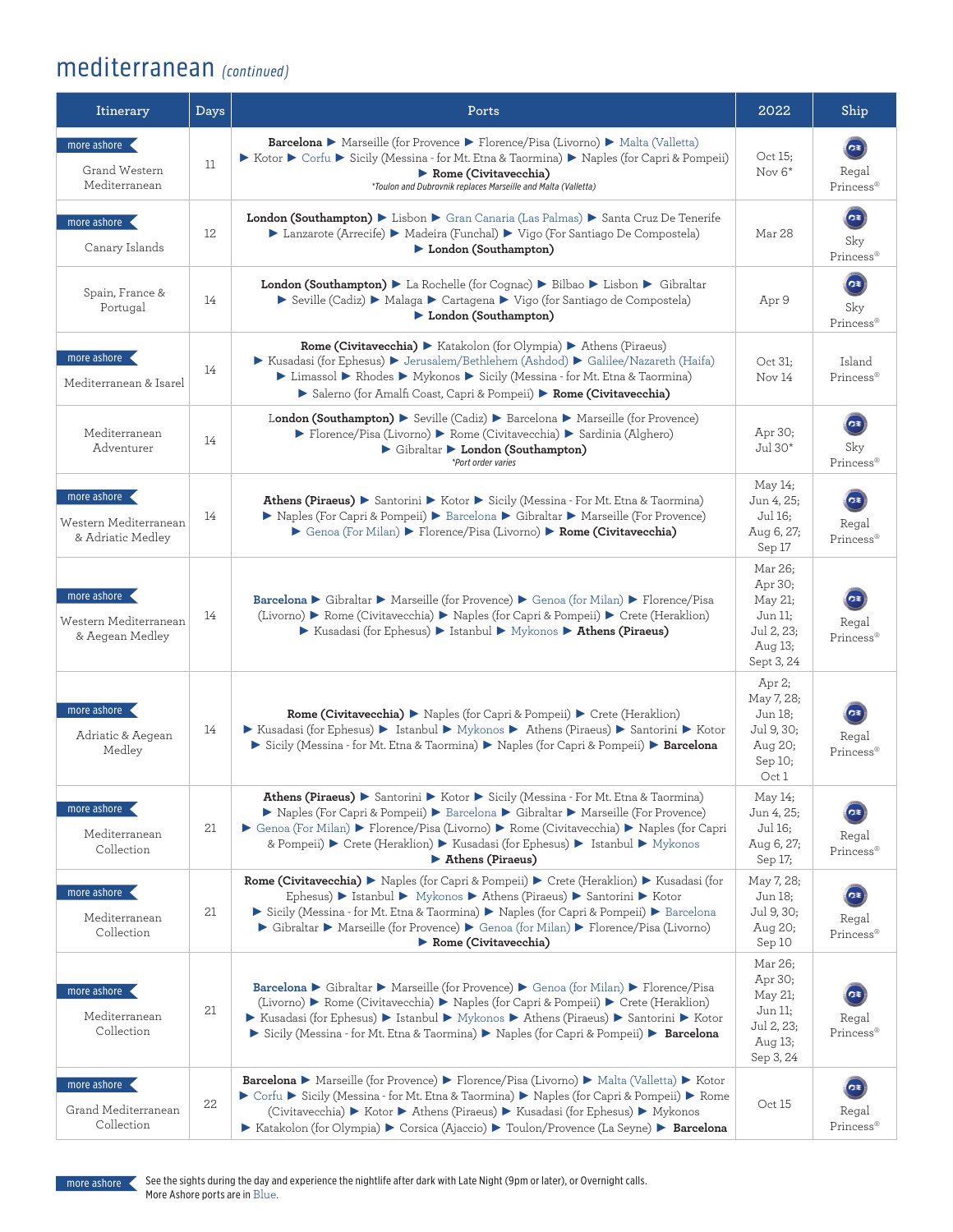#### mediterranean (continued)

| Itinerary                                        | Days | Ports                                                                                                                                                                                                                                                                                                                                                                                                                                                                    | 2022   | Ship                |
|--------------------------------------------------|------|--------------------------------------------------------------------------------------------------------------------------------------------------------------------------------------------------------------------------------------------------------------------------------------------------------------------------------------------------------------------------------------------------------------------------------------------------------------------------|--------|---------------------|
| more ashore<br>Grand Mediterranean<br>Collection | 22.  | <b>Rome (Civitavecchia)</b> $\triangleright$ Kotor $\triangleright$ Athens (Piraeus) $\triangleright$ Kusadasi (for Ephesus)<br>▶ Mykonos ▶ Katakolon (for Olympia) ▶ Corsica (Ajaccio) ▶ Toulon/Provence (La Seyne)<br>▶ Barcelona ▶ Toulon/Provence (La Seyne) ▶ Florence/Pisa (Livorno) ▶ Kotor ▶ Dubrovnik<br>▶ Corfu ▶ Sicily (Messina - for Mt. Etna & Taormina) ▶ Naples (for Capri & Pompeii) ▶ Rome<br>(Civitavecchia)                                          | Oct 26 | Regal<br>Princess®  |
| more ashore<br>Grand European<br>Explorer        | 2.4  | London (Southampton) > La Coruna (for Santiago de Compostela) > Gibraltar<br>► Cartagena ► Mallorca (Palma) ► Sicily (Palermo) ► Naples (for Capri & Pompeii)<br>Rome (Civitavecchia) > Katakolon (for Olympia) > Athens (Piraeus) > Kusadasi (for<br>Ephesus) ▶ Jerusalem/Bethlehem (Ashdod) ▶ Galilee/Nazareth (Haifa) ▶ Limassol<br>Rhodes Mykonos > Sicily (Messina - for Mt. Etna & Taormina)<br>Salerno (for Amalfi Coast, Capri & Pompeii) > Rome (Civitavecchia) | Oct 21 | Island<br>Princess® |

# grand adventures® and transatlantics

| Itinerary                                                | Days | Ports                                                                                                                                                                                                                                                                      |        | Ship                                           |
|----------------------------------------------------------|------|----------------------------------------------------------------------------------------------------------------------------------------------------------------------------------------------------------------------------------------------------------------------------|--------|------------------------------------------------|
| Spanish<br>Passage                                       | 14   | Ft. Lauderdale > Madeira (Funchal) > Seville (Cadiz) > Malaga<br>Cartagena Mallorca (Palma) Barcelona                                                                                                                                                                      | Mar 12 | $\alpha$<br>Regal<br>Princess®                 |
| Moroccan Passage                                         | 14   | Rome (Civitavecchia) > Sardinia (Cagliari) > Malaga > Casablanca (for Marrakech)<br>Madeira (Funchal) Ft. Lauderdale                                                                                                                                                       |        | Island<br>Princess®                            |
| more ashore<br>Iberian Passage                           | 14   | London (Southampton) > Cherbourg > Lisbon > Azores Islands (Ponta Delgada)<br>$\blacktriangleright$ Ft. Lauderdale                                                                                                                                                         |        | $\alpha$<br>Sky<br>Princess®                   |
| more ashore $\leftarrow$<br>Portugal & France<br>Passage | 15   | Ft. Lauderdale > Azores Islands (Ponta Delgada) > Lisbon > La Coruna (for Santiago de<br>Compostela) > Bilbao > Cherbourg > London (Southampton)                                                                                                                           | Apr 16 | (೧≋<br>Crown<br>Princess®                      |
| Northern Europe<br>Passage                               | 15   | Ft. Lauderdale > Azores Islands (Ponta Delgada) > Brest > Cherbourg > Skagen<br>$\blacktriangleright$ Copenhagen                                                                                                                                                           |        | Enchanted<br>Princess®                         |
| British Isles & Norway<br>Passage                        | 15   | Copenhagen > Kristiansand > Bergen > Belfast > Cork (Cobh - for Blarney Castle)<br>Azores Islands (Ponta Delgada) > Boston > New York                                                                                                                                      |        | Enchanted<br>Princess <sup>™</sup>             |
| Western Europe<br>Passage                                | 15   | London (Southampton) > Cherbourg > Bilbao > La Coruna (for Santiago de Compostela)<br>> Lisbon > Azores Islands (Ponta Delgada) > Ft. Lauderdale                                                                                                                           | Oct10  | $\left( \alpha z\right)$<br>Crown<br>Princess® |
| Mediterranean<br>Passage                                 | 16   | Rome (Civitavecchia) > Florence/Pisa (Livorno) > Genoa (for Milan) > Corsica (Ajaccio)<br>▶ Gibraltar ▶ Santa Cruz de Tenerife ▶ Azores Islands (Ponta Delgada) ▶ Ft. Lauderdale                                                                                           | Nov 17 | $\sigma$<br>Regal<br>Princess®                 |
| more ashore <<br>Moroccan Passage                        | 16   | <b>Ft. Lauderdale</b> > Azores Islands (Ponta Delgada) > Madeira (Funchal)<br>Casablanca (for Marrakech) > Seville (Cadiz) > Lisbon > London (Southampton)                                                                                                                 | Mar 12 | ೧≇<br>Sky<br>Princess®                         |
| Fire & Ice Explorer                                      | 18   | Ft. Lauderdale $\blacktriangleright$ Halifax $\blacktriangleright$ Reykjavik $\blacktriangleright$ Isafjordur $\blacktriangleright$ Akureyri $\blacktriangleright$ Shetland Islands (Lerwick)<br>Cork (Cobh - for Blarney Castle) Cornwall (Falmouth) Condon (Southampton) | May 26 | Island<br>Princess®                            |

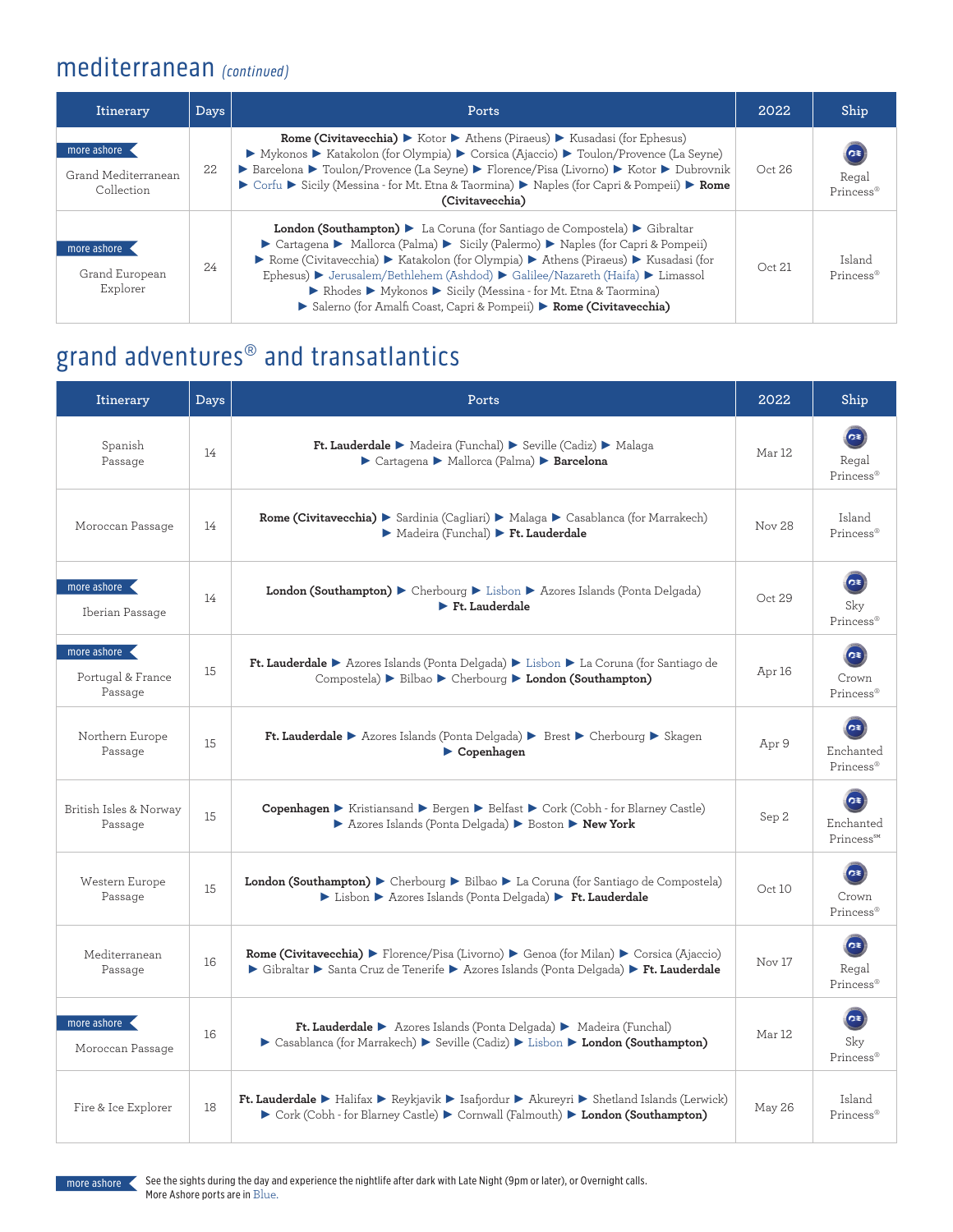# grand adventures<sup>®</sup> and transatlantics (continued)

| Itinerary                                                                 | Days | Ports                                                                                                                                                                                                                                                                                                                                                                                                                    | 2022              | Ship                         |
|---------------------------------------------------------------------------|------|--------------------------------------------------------------------------------------------------------------------------------------------------------------------------------------------------------------------------------------------------------------------------------------------------------------------------------------------------------------------------------------------------------------------------|-------------------|------------------------------|
| more ashore<br>Western Mediterranean<br>Grand Adventure                   | 21   | Ft. Lauderdale > Madeira (Funchal) > Seville (Cadiz) > Malaga > Cartagena<br>▶ Mallorca (Palma) ▶ Barcelona ▶ Gibraltar ▶ Marseille (for Provence)<br>▶ Genoa (for Milan) ▶ Florence/Pisa (Livorno) ▶ Rome (Civitavecchia)                                                                                                                                                                                               | Mar 12            | (≎≋<br>Regal<br>Princess®    |
| more ashore<br>British Isles Grand<br>Adventure®                          | 23   | Ft. Lauderdale ▶ Azores Islands (Ponta Delgada) ▶ Lisbon ▶ La Coruna (for Santiago de<br>Compostela) ▶ Bilbao ▶ Cherbourg ▶ London (Southampton) ▶ Portland (for Stonehenge)<br>► Guernsey (St. Peter Port) ► Cork (Cobh - for Blarney Castle) ► Dublin ► Holyhead<br>Glasgow (Greenock) > London (Southampton)                                                                                                          | Apr 16            | ′ങ<br>Crown<br>Princess®     |
| more ashore $\leftarrow$<br>British Isles Grand<br>Adventure®             | 25   | London (Southampton) > Portland (for Stonehenge) > Guernsey (St. Peter Port) > Dublin<br>▶ Belfast ▶ Glasgow (Greenock) ▶ Liverpool ▶ Holyhead ▶ London (Southampton)<br>► Cherbourg ► Bilbao ► La Coruna (for Santiago de Compostela) ► Lisbon ► Azores<br>Islands (Ponta Delgada) > Ft. Lauderdale                                                                                                                     | Sep 30            | Crown<br>Princess®           |
| more ashore<br>Iberia & Canary Islands<br>Grand Adventure®                | 24   | London (Southampton) > Gran Canaria (Las Palmas) > Santa Cruz de Tenerife<br>• Madeira (Funchal) • Vigo (for Santiago de Compostela) • London (Southampton)<br>▶ Cherbourg ▶ Lisbon ▶ Azores Islands (Ponta Delgada) ▶ Ft. Lauderdale                                                                                                                                                                                    | Oct 19            | $\alpha$<br>Sky<br>Princess® |
| more ashore<br>Scandinavia & Russia<br>Grand Adventure®                   | 25   | <b>Ft. Lauderdale</b> $\triangleright$ Azores Islands (Ponta Delgada) $\triangleright$ Brest $\triangleright$ Cherbourg $\triangleright$ Skagen<br>▶ Copenhagen ▶ Oslo ▶ Berlin (Warnemünde) ▶ Tallinn ▶ St. Petersburg (overnight)<br>Elsinki Stockholm (Nynashamn) Copenhagen                                                                                                                                          | Apr 9             | Enchanted<br>Princess®       |
| more ashore $\leftarrow$<br>Northern Europe Grand<br>Adventure®           | 26   | Copenhagen ▶ Oslo ▶ Berlin (Warnemunde) ▶ Tallinn ▶ St. Petersburg (overnight)<br>► Helsinki ► Stockholm (Nynashamn) ► Copenhagen ► Kristiansand ► Bergen ► Belfast<br>► Cork (Cobh - for Blarney Castle) ► Azores Islands (Ponta Delgada) ► Boston ► New York                                                                                                                                                           | Aug 22            | Enchanted<br>Princess®       |
| more ashore<br>Western Mediterranean<br>Grand Adventure                   | 27   | <b>Barcelona ►</b> Toulon/Provence (La Seyne) ► Florence/Pisa (Livorno) ► Kotor ► Dubrovnik<br>► Corfu ► Sicily (Messina - for Mt. Etna & Taormina) ► Naples (for Capri & Pompeii)<br>▶ Rome (Civitavecchia) ▶ Florence/Pisa (Livorno) ▶ Genoa (for Milan) ▶ Corsica (Ajaccio)<br>▶ Gibraltar ▶ Santa Cruz de Tenerife ▶ Azores Islands (Ponta Delgada) ▶ Ft. Lauderdale                                                 | Nov <sub>6</sub>  | Regal<br>Princess®           |
| more ashore $\triangleleft$<br>Mediterranean & Israel<br>Grand Adventure® | 28   | <b>Rome (Civitavecchia)</b> > Katakolon (for Olympia) > Athens (Piraeus) > Kusadasi (for<br>Ephesus) ▶ Jerusalem/Bethlehem (Ashdod) ▶ Galilee/Nazareth (Haifa) ▶ Limassol<br>▶ Rhodes ▶ Mykonos ▶ Sicily (Messina - for Mt. Etna & Taormina) ▶ Salerno (for Amalfi<br>Coast, Capri & Pompeii) ▶ Rome (Civitavecchia) ▶ Sardinia (Cagliari) ▶ Malaga ▶<br>Casablanca (for Marrakech) ▶ Madeira (Funchal) ▶ Ft. Lauderdale | Nov <sub>14</sub> | Island<br>Princess®          |
| more ashore<br>Morroco & Canary<br>Islands Grand<br>Adventure®            | 28   | Ft. Lauderdale ▶ Azores Islands (Ponta Delgada) ▶ Madeira (Funchal) ▶ Casablanca (for<br>Marrakech) ▶ Seville (Cadiz) ▶ Lisbon ▶ London (Southampton) ▶ Lisbon ▶ Gran Canaria<br>(Las Palmas) ▶ Santa Cruz de Tenerife ▶ Lanzarote (Arrecife) ▶ Madeira (Funch<br>▶ Vigo (for Santiago de Compostela) ▶ London (Southampton)                                                                                             | Mar 12            | Sky<br>Princess®             |
| more ashore <<br>Fire. Ice & the Arctic<br>Circle Grand<br>Adventure®     | 34   | Ft. Lauderdale ▶ Halifax ▶ Reykjavik ▶ Isafjordur ▶ Akureyri ▶ Shetland Islands (Lerwick)<br>$\triangleright$ Cork (Cobh - for Blarney Castle) $\triangleright$ Cornwall (Falmouth) $\triangleright$ London (Southampton)<br>▶ Haugesund ▶ Olden/Nordfjord ▶ Tromso ▶ Honningsvag (for North Cape)<br>▶ Longyearbyen (Spitsbergen) ▶ Trondheim ▶ Andalsnes ▶ Skjolden/Sognefjord<br>London (Southampton)                 | May 26            | Island<br>Princess®          |